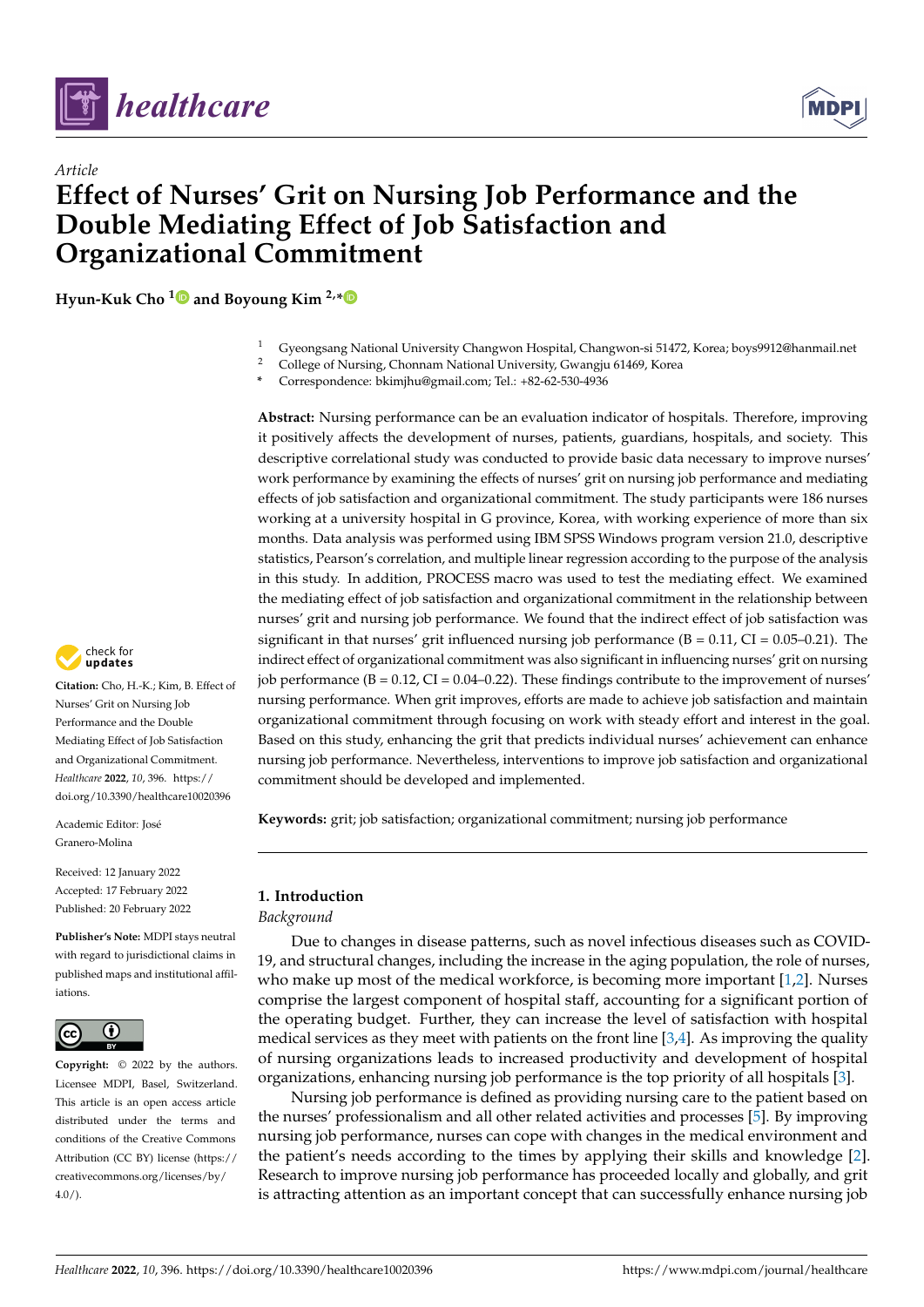performance [\[6\]](#page-9-5). Grit is defined as perseverance and passion for long-term goals; moreover, it is the driving force for overcoming failure, adversity, and frustration in achieving longterm goals and is an important part of achieving goals and talent [\[7\]](#page-9-6). Grit is often confused with other similar concepts. In particular, grit involves enthusiasm or passion for an individual's chosen activities [\[8\]](#page-9-7). It differs from other variables such as work engagement (the positive and fulfilling state of mind a worker feels toward their job), sincerity (simply making efforts without reflecting the purpose), and self-control [\[9](#page-9-8)[,10\]](#page-9-9). Engagement is a broad and multi-dimensional structure that focuses on the relationship between one's work and the things related to one's work within the job and involves investing physical, cognitive, and emotional energy simultaneously [\[11\]](#page-9-10). Therefore, these terms are different from those of grit. Consistency of interest, a sub-factor of grit, refers to pursuing a goal while maintaining interest in that goal for a long time. Further, the persistence of effort refers to the degree to which one perseveres and continuously strives to achieve that goal [\[12\]](#page-10-0). Thus, grit is a significant factor influencing various factors, such as nursing performance, as it enables nurses to move toward long-term goals without giving up in challenging situations.

As with grit, job satisfaction can be a major factor in enhancing nursing job performance. Further, it is defined as a positive emotional state experienced by nurses regarding their occupation, factors related to job performance, and job performance results [\[13\]](#page-10-1). To perform their duties to an optimal level, the nurses must first be satisfied with their job [\[14\]](#page-10-2). In addition, the job satisfaction of nurses is related to their internal valuing of the job and directly affects patient care, affecting satisfaction with nursing and organizational productivity [\[15\]](#page-10-3). Specifically, nurses who are satisfied with their jobs perform their duties efficiently, increase productivity, and provide quality care. Conversely, dissatisfied nurses have a passive attitude, which can lead to conflicts, absenteeism, and leaving their job, thus resulting in work inefficiency. Therefore, job satisfaction can be an important variable in enhancing nursing performance [\[16\]](#page-10-4).

According to Duckworth et al. [\[7\]](#page-9-6), grit is a variable that allows for continuous interest in work without giving up and plays a positive role in subjective well-being and psychological health. Sellers et al.'s study explained the relationship between grit and job satisfaction among nurses in rural areas [\[17\]](#page-10-5). In presenting their results showing that nurses' grit affects job satisfaction, Park and Cho [\[18\]](#page-10-6) said that people with a high level of grit consistently maintain interest in goals and continue to work hard while sufficiently changing the behaviors as needed to achieve the goal. Therefore, it was deduced that grit positively affected job satisfaction. Specifically, grit can be a variable that affects job satisfaction.

Organizational commitment is also a variable that affects nursing job performance. Organizational commitment means the degree to which one identifies with the organization to which one belongs [\[19\]](#page-10-7). It refers to trust and acceptance of the goals or values pursued by the organization. Further, it is the willingness to strive for the organization and remain a member [\[20\]](#page-10-8). The research on organizational commitment continues in the nursing field because nurses' high organizational commitment increases the performance of nursing work. Further, the quality of nursing service improves, which enhances patient satisfaction with the service and maximizes the efficiency of the hospital [\[3\]](#page-9-2).

Based on the initial literature review, grit, job satisfaction, and organizational commitment affect nursing job performance, and grit is a variable that enhances job satisfaction and organizational commitment. Therefore, based on these results, there may be a mediating effect of job satisfaction and organizational commitment in the relationship between grit and nursing job performance. However, to the best of our knowledge, there have been no studies confirming the mediating effect in the relationship between grit and nursing job performance to date. Therefore, this study aimed to provide basic data necessary to improve nursing job performance by confirming the effect of nurses' grit, job satisfaction, and organizational commitment on nursing job performance and identifying the mediating effect of job satisfaction and organizational commitment in the relationship between grit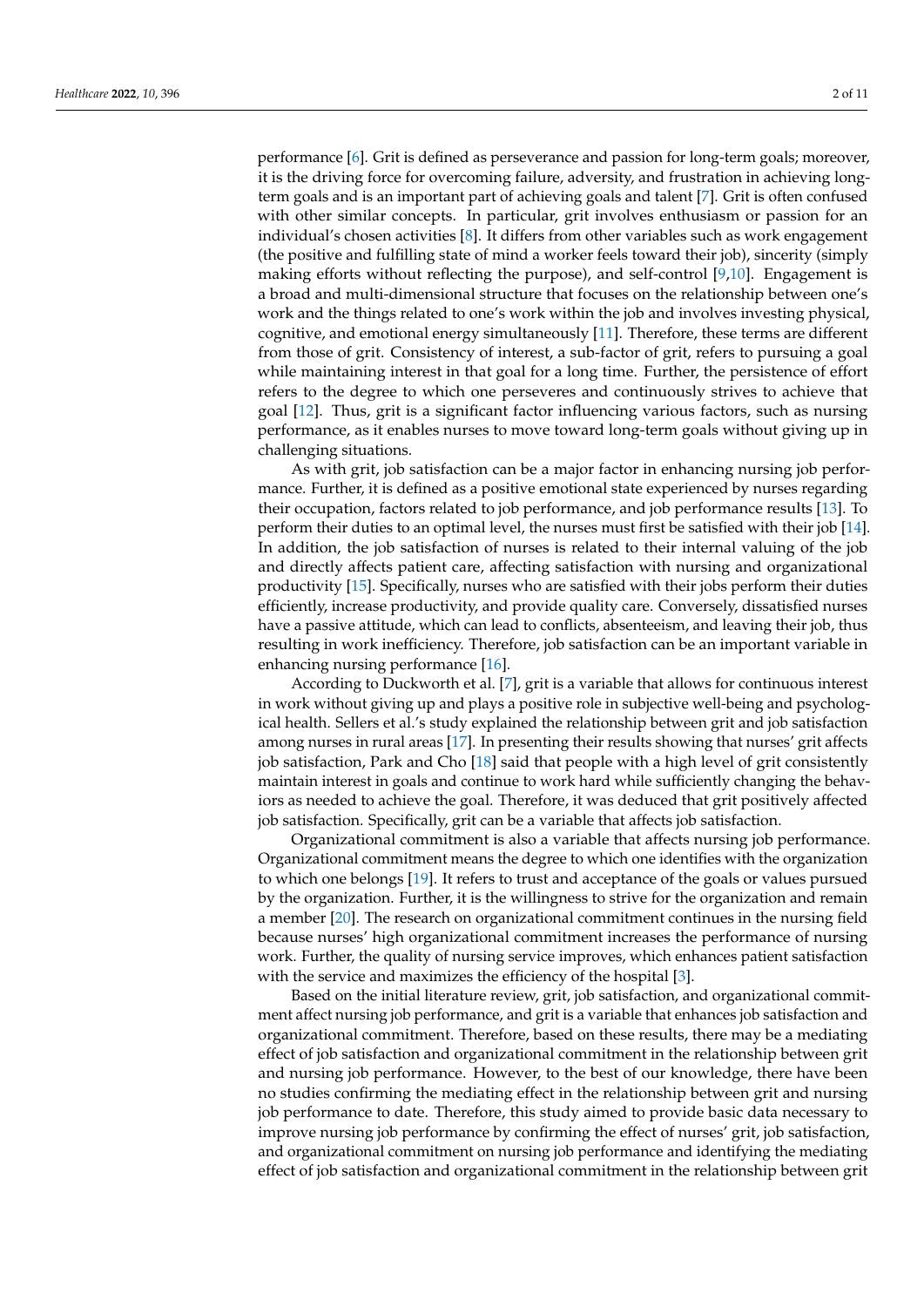and nursing job performance. As shown in Figure 1, the study puts forward hypotheses based on the previous studies.

**Hypothesis 1.** *There will be a mediating effect of job satisfaction in the relationship between grit and nursing job performance*. **Hypothesis** 1. *There will be a mediating effect of job satisfaction in the relationship between grit*  hypotheses based on the previous studies.

**Hypothesis 2.** *There will be a mediating effect of organizational commitment in the relationship between grit and nursing job performance (Figure [1\)](#page-2-0)*. *between grit and nursing job performance (Figure 1). and nursing job performance*. **Hypothesis** 2. *There will be a mediating effect of organizational commitment in the relationship* 

<span id="page-2-0"></span>

**Figure 1.** Hypothesis Model. **Figure 1.** Hypothesis Model.

#### **2. Materials and Methods**

## **2. Materials and Methods** *2.1. Research Design and Subject*

*2.1. Research Design and Subject* This is a descriptive correlational study, using convenience sampling. The participants voluntarily agreed to participate in the study; they were among the nurses working at a university hospital in G province, and they gave consent by signature. Data collection was conducted from 3 March to 12 March 2021. The survey was conducted per the quarantine guidelines to mitigate the spread of COVID-19 infection. Each participant put the survey response into a bag and submitted it at a specific time and place. The number of samples required for this study was calculated using the G \*power 3.1.9 program. For multiple regression analysis to confirm the mediator variable, 15 predictive variables (12 general characteristics and nursing work characteristics and three independent variables), significance level ( $\alpha$ ) = 0.05, and power (1 –  $\beta$ ) = 0.90 were set. The number of samples required was 171 for effect size = 0.15, but 205 copies were distributed in consideration of a potential dropout rate of 20%. Of these, 198 copies were collected, and 186 copies were used as the final analysis data, excluding 12 copies that were insincerely written or did not meet the criteria for selecting participants. The selection criteria were clinical nurses with more than six months of clinical experience. Exclusion criteria were nurses in positions above other nurses given a certain responsibility and nurses in departments that do not perform face-to-face and direct nursing practices with patients.

#### $\mathbf{p}$ *2.2. Research Tools*

### *2.2. Research Tools* 2.2.1. Grit

The measurement tool for grit was the Short Grit Scale (Grit-O) created by Duckworth  $T_{\text{eff}}$  measurement to call  $\frac{1}{2}$  and  $\frac{1}{2}$  are and  $\frac{1}{2}$  ( $\frac{1}{2}$ ) created by Duck-O  $\frac{1}{2}$  and  $\frac{1}{2}$  and  $\frac{1}{2}$  consists of 12 questions in two sub-areas: steadiness of effort and consistency o Echanole of 14 questions in the sub-linear, steadliness of enery and consistency of interest.<br>Three items (e.g., "Failure does not discourage me.", "I have achieved a goal that requires years of hard work.", "I have difficulty maintaining focus on tasks that take months et al. [\[7\]](#page-9-6), which was adapted by Lee and Son [\[21\]](#page-10-9) (see Appendix [A](#page-9-11) Table [A1\)](#page-9-12). The tool to complete.") were revised by Lee and Son [\[21\]](#page-10-9) to reflect the Korean sentiment. Each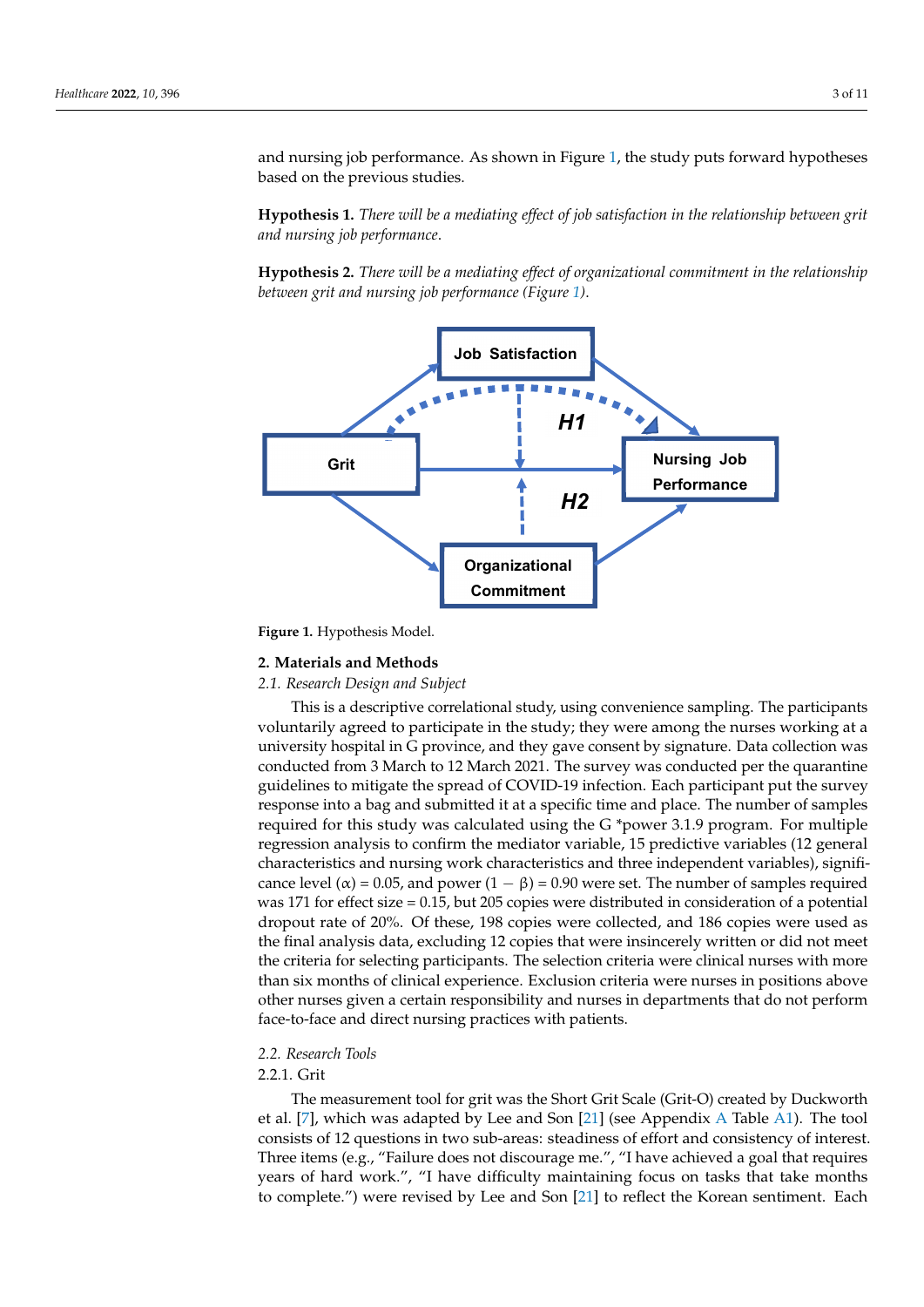question was rated on a 5-point Likert scale, with higher scores indicating higher grit. The reliability of the tool in the study by Lee and Son [\[21\]](#page-10-9) was Cronbach's  $\alpha$  = 0.79; in this study, Cronbach's  $\alpha$  = 0.70.

#### 2.2.2. Nursing Job Performance

The measurement tool for nursing job performance was developed by Ko et al. [\[5\]](#page-9-4). It consisted of 17 questions in four sub-areas: work performance, work performance attitude, improvement of work level, and nursing course application. Each question comprised a 5-point Likert scale, and the higher the score, the higher the nursing job performance. The reliability of the tool in the study by Ko et al. [\[5\]](#page-9-4) was Cronbach's  $\alpha$  = 0.92 and in this study, Cronbach's  $\alpha$  = 0.90

#### 2.2.3. Job Satisfaction

The tool used for job satisfaction measurement was Job Satisfaction Scale for Clinical Nurses (JSE-CN) developed by Lee et al. [\[13\]](#page-10-1). It comprises 33 questions in six sub-areas: responsibilities fulfillment as a professional nurse, job stability and reward, organizational support and recognition, human relationships of respect and recognition, professional competence, and personal growth through occupation. Each question comprised a 5 point Likert scale, and the higher the score, the higher the nursing job performance. The reliability of the tool in the study by Lee et al. [\[13\]](#page-10-1) was Cronbach's  $\alpha$  = 0.95 and in this study, Cronbach's  $\alpha$  = 0.94

#### 2.2.4. Organizational Commitment

The measurement tool for organizational commitment was Organizational Commitment Questionnaires (OCQ) created by Mowday et al. [\[20\]](#page-10-8) and adapted by Kim [\[22\]](#page-10-10). It consisted of three sub-areas: identification, attachment, and long service. Each question consisted of a 5-point Likert scale, and a high score indicated higher nursing job performance. The reliability of the tool at the time of development by Mowday et al. [\[20\]](#page-10-8) was Cronbach's  $\alpha$  = 0.82; in the study by [\[22\]](#page-10-10), which used the tool modified and adapted by Kim [\[22\]](#page-10-10) for nurses, it was Cronbach's  $\alpha$  = 0.83, and in this study, Cronbach's  $\alpha$  = 0.87.

#### 2.2.5. General Characteristics and Nursing Work Characteristics

This research tool's questions on general characteristics and nursing work characteristics were derived through a literature review of previous studies. It consisted of 12 questions: gender, age, the highest level of education, marital status, position, department, total work experience, experience in the current department, job stress, work continuation plan, job change experience, and average monthly salary.

#### 2.2.6. Ethical Considerations

In protecting the human rights of the participants, this study was conducted after obtaining approval from the Institutional Review Board (IRB) of Gyeongsang National University Changwon Hospital in Changwon, Gyeongsangnam-do (Deliberation number: GNUCH 2021-02-001). Furthermore, a predetermined gift was provided in return for participating in the survey.

#### *2.3. Data Analysis Method*

This study's data was analyzed using the Macro (3.5.3) IBM SPSS (version 23.0). The participants' general characteristics, nursing work characteristics, and major variables were analyzed as descriptive statistics. Pearson's correlation was used to analyze the correlation of variables in this study. This study applied the three-step procedure of Baron and Kenny [\[23\]](#page-10-11) and a bootstrapping method to verify a mediating effect of job satisfaction and organizational commitment in the participants' relationship between grit and nursing job performance. In this study, 5000 bootstrap samples were designated to confirm the indirect effect, and they were analyzed at a 95% confidence interval [\[24\]](#page-10-12). The estimated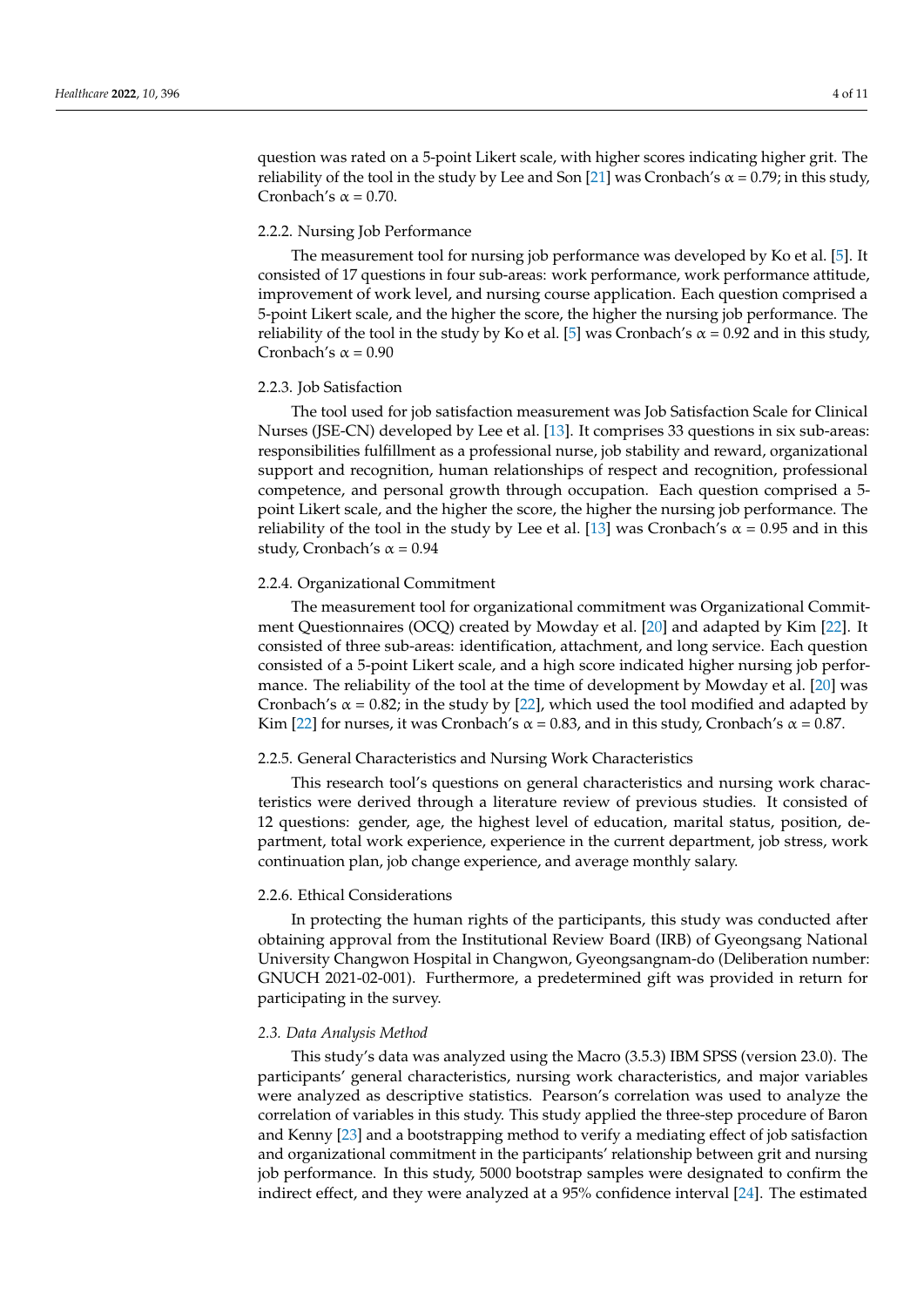value of indirect effect was judged to be significant when the 95% confidence interval did not contain 0.

#### **3. Results**

### *3.1. Subject Characteristics and Study Variables*

Most of the 163 participants (87.6%) were women, and the average age was  $27.35 \pm 3.53$  years old. As for the highest level of education, most respondents, 181 people (97.4%), said they had a bachelor's degree. As for the characteristics of nursing work, 146 respondents (78.5%) reported that they were "general nurses", and 115 people (61.3%) said that they worked at the general ward, forming the largest group. The average work experience in the current department was  $2.47 \pm 2.27$  years, and the average total work experience was  $4.19 \pm 2.93$  years. As for job stress, 115 people (61.3%) said that job stress was "a lot". Regarding the work continuation plan at a current hospital, 115 people (61.3%) said "more than 5 years and less than 10 years". A total of 149 people (80.1%) answered they had never changed their job before (Table [1\)](#page-4-0). The average scores are as follows: grit 3.06  $\pm$  0.33, nursing job performance 3.53  $\pm$  0.41, job satisfaction 3.26  $\pm$  0.44, and organizational commitment  $3.08 \pm 0.39$  (Table [1\)](#page-4-0).

<span id="page-4-0"></span>**Table 1.** Participants' characteristics and study variables  $(N = 186)$ .

| Variables                    | Categories             | $n\left(\%\right)$ | Mean $\pm$ SD    |
|------------------------------|------------------------|--------------------|------------------|
|                              | Male                   | 23(12.4)           |                  |
| Gender                       | Female                 | 163 (87.6)         |                  |
|                              | $23 - 29$              | 153 (82.3)         | $27.35 \pm 3.53$ |
| Age (yr)                     | $30 - 39$              | 30(16.1)           |                  |
|                              | >40                    | 3(1.6)             |                  |
|                              | College                | 181 (97.4)         |                  |
| <b>Educational Level</b>     | Master $\geq$          | 5(2.6)             |                  |
|                              | <b>General Nurse</b>   | 146 (78.5)         |                  |
| Job Title                    | <b>Dedicated Nurse</b> | 40(21.5)           |                  |
|                              | D.G. Ward              | 115 (61.8)         |                  |
| Work Department              | Operating Room         | 53 (28.5)          |                  |
|                              | Other                  | 18(9.7)            |                  |
| <b>Experience in Current</b> | <1                     | 57 (30.6)          | $2.47 \pm 2.27$  |
| Department                   | $1 - 3$                | 60(32.3)           |                  |
|                              | >3                     | 69 (37.1)          |                  |
|                              | <3                     | 66 (35.5)          | $4.19 \pm 2.98$  |
| Work Experience              | $3 - 10$               | 106 (57.0)         |                  |
|                              | >10                    | 14 (7.5)           |                  |
|                              | High                   | 115(61.8)          |                  |
| <b>Job Stress</b>            | Middle                 | 65 (35.0)          |                  |
|                              | Low                    | 6(3.2)             |                  |
|                              | $\leq$ 4               | 58 (31.2)          |                  |
| <b>Continuation Plan</b>     | $5 - 10$               | 115(61.8)          |                  |
|                              | Retirement             | 13(7.0)            |                  |
| Experience of Job            | Yes                    | 37 (19.9)          |                  |
| Changing                     | No                     | 149 (80.1)         |                  |
| Grit                         |                        |                    | $3.06 \pm 0.33$  |
| Nursing job Performance      |                        |                    | $3.53 \pm 0.41$  |
| <b>Job Satisfaction</b>      |                        |                    | $3.26 \pm 0.44$  |
| Organizational Commitment    |                        | $3.08 \pm 0.39$    |                  |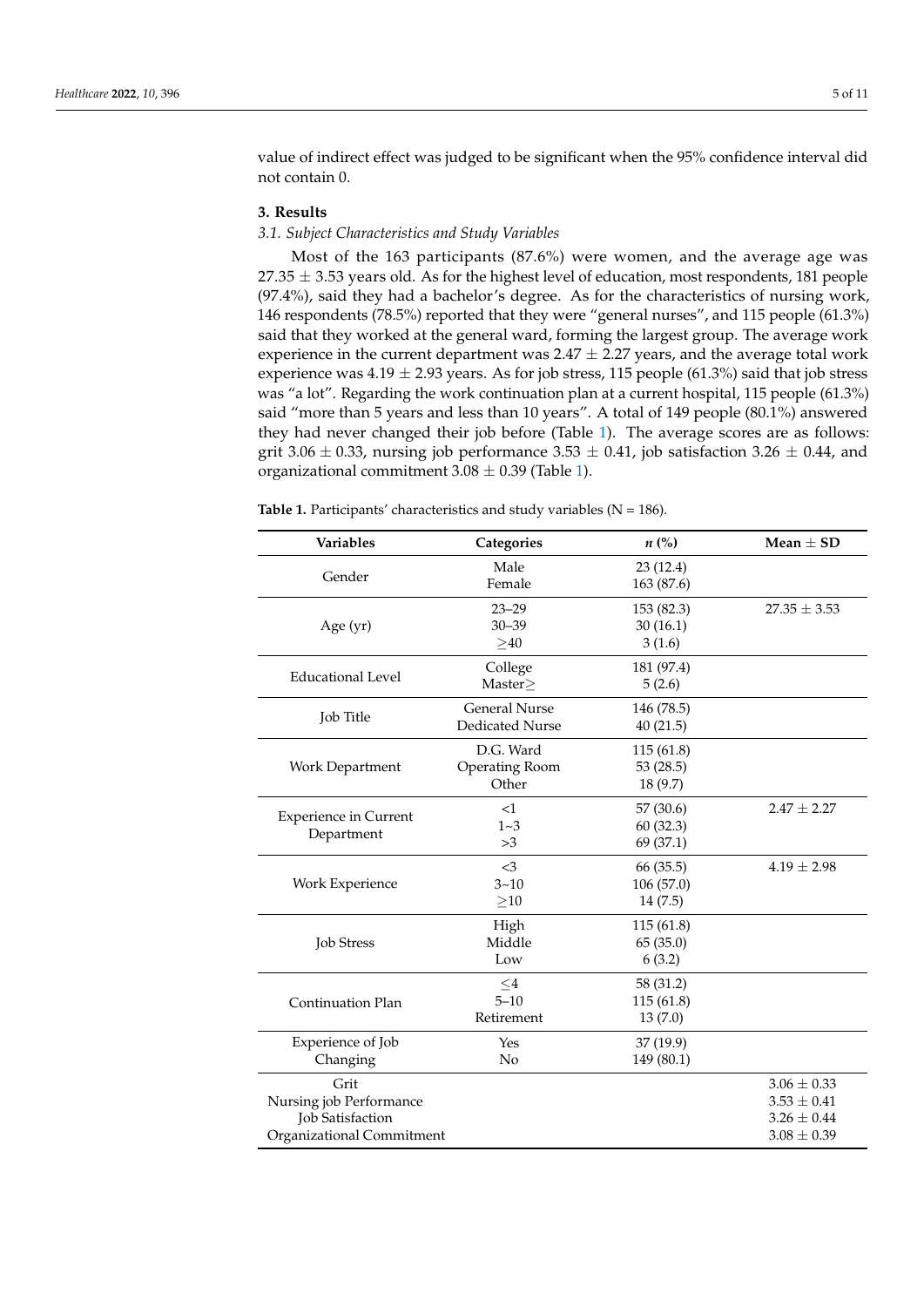#### *3.2. Correlation between Grit, Nursing Job Performance, Job Satisfaction, and Organizational Commitment of Participants*

The correlation between variables in this study is shown in Table [2.](#page-5-0) There were significant positive correlations between grit and nursing job performance ( $r = 0.40$ ,  $p < 0.001$ , grit and job satisfaction ( $r = 0.35$ ,  $p < 0.001$ , grit and organizational commitment ( $r = 0.32$ ,  $p < 0.001$ ), job satisfaction and organizational commitment ( $r = 0.52$ ,  $p < 0.001$ ), job satisfaction and nursing job performance (r = 0.46, *p* < 0.001), and organizational commitment and nursing job performance ( $r = 0.57$ ,  $p < 0.001$ ).

<span id="page-5-0"></span>**Table 2.** Correlation between grit, nursing job performance, job satisfaction, and organizational commitment of participants.

| Variables                    |                      |                      |             |  |
|------------------------------|----------------------|----------------------|-------------|--|
| 1. Grit                      |                      |                      |             |  |
| 2. Nursing Job Performance   | $0.40$ ( $< 0.001$ ) |                      |             |  |
| 3. Job Satisfaction          | $0.35 \approx 0.001$ | $0.46$ ( $< 0.001$ ) |             |  |
| 4. Organizational Commitment | $0.32$ ( $0.001$ )   | $0.57$ ( $< 0.001$ ) | 0.52(0.001) |  |

*3.3. The Mediating Effect of Job Satisfaction and Organizational Commitment in the Relationship between Grit and Nursing Job Performance of Participants*

This study conducted a regression analysis using the three-step procedure of Baron and Kenny [\[23\]](#page-10-11) to verify the mediating effect of job satisfaction and organizational commitment in the relationship between grit and nursing job performance of the participants. In step 1, we checked whether the independent variable had a significant effect on the mediation variable, and in step 2, whether the independent variable had a significant effect on the dependent variable. Finally, in step 3, independent and mediation variables' effect on dependent variables was identified (Table [3\)](#page-5-1).

<span id="page-5-1"></span>**Table 3.** The mediating effect of job satisfaction and organizational commitment in the relationship between grit and nursing job performance of participants.

| <b>Step</b> | Pathway                                    | В    | <b>SE</b> | β    |      | $Adj.R^2$ | F(p)              |
|-------------|--------------------------------------------|------|-----------|------|------|-----------|-------------------|
|             | $Grit\rightarrow$ Job Satisfaction         | 0.38 | 0.10      | 0.28 | 3.98 | 0.17      | 4.52<br>(<0.001)  |
| ∍           | Grit->Nursing job Performance              | 0.41 | 0.08      | 0.32 | 4.95 | 0.31      | 8.46<br>(<0.001)  |
| 3           | $Grit \rightarrow$ Nursing job Performance | 0.29 | 0.08      | 0.23 | 3.59 | 0.40      | 11.07<br>(<0.001) |
|             | Job Satisfaction→Nursing job Performance   | 0.31 | 0.06      | 0.33 | 5.13 |           |                   |

First, in step 1 for confirming the mediating effect of job satisfaction, it was found that grit, an independent variable, had a significant effect on job satisfaction, a mediation variable ( $β = 0.28$ ,  $p < 0.001$ ), and the explanatory power was 17%. Then, in step 2, grit, an independent variable, was found to significantly affect nursing job performance, a dependent variable (β = 0.32,  $p$  < 0.001), and the explanatory power was 31%. Finally, in step 3, the effect of grit, an independent variable, and job satisfaction, a mediation variable, on nursing job performance, a dependent variable, was identified. Consequently, it was found that grit had a significant effect on nursing job performance ( $β = 0.23$ ,  $p < 0.001$ ); further, job satisfaction as a mediation variable had a significant effect on nursing job performance as a dependent variable ( $\beta = 0.33$ ,  $p < 0.001$ ). When comparing the standardized regression coefficient values (β values) for the effects of grit on nursing job performance in steps 2 and 3 to confirm the job satisfaction effect as a mediation variable, job satisfaction was found to have a partial mediating effect. Specifically, in the relationship between grit and nursing job performance, the regression coefficient value in step 3 (β = 0.23) decreased from the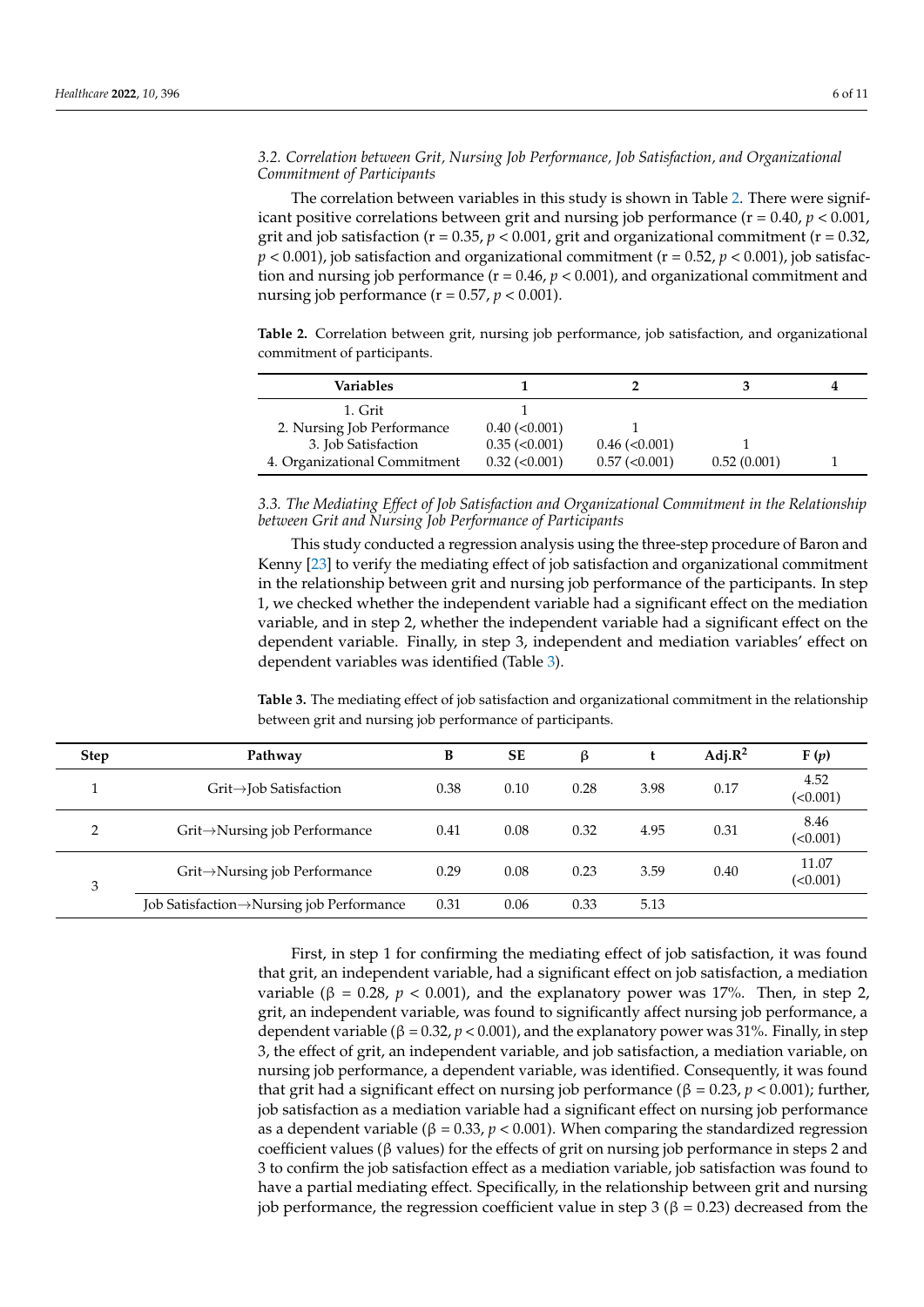regression coefficient value in step 2 ( $β = 0.32$ ). In addition, the explanatory power of grit and job satisfaction for nursing job performance increased to 40% (F = 11.07,  $p = < 0.001$ ) (Table [3\)](#page-5-1).

This study used the bootstrapping method to verify the significance of the indirect effect of job satisfaction on the effect of nurses' grit on nursing job performance. In the case where nurses' grit led to nursing job performance through job satisfaction, it was statistically significant because it did not contain 0 in the 95% confidence interval of the indirect effect ( $B = 0.11$ , CI = 0.05–0.21). Next, in step 1, to confirm the mediating effect of organizational commitment, it was found that grit, an independent variable, had a significant effect on organizational commitment ( $\beta = 0.22$ ,  $p = 0.002$ ), a dependent variable. Further, the explanatory power was 18%. In step 2, grit, an independent variable, was found to significantly affect nursing job performance, a dependent variable ( $\beta = 0.32$ , *p* < 0.001), and the explanatory power was 31%. In step 3, confirming the effect of grit, an independent variable, and job satisfaction, a mediation variable, on nursing job performance, a dependent variable, grit was found to significantly affect nursing job performance (β = 0.23, *p* < 0.001). In contrast, organizational commitment, a mediation variable, affected nursing job performance, a dependent variable (β = 0.43, *p* < 0.001). When comparing the standardized regression coefficient values ( $\beta$  values) for the effect of grit on nursing job performance in steps 2 and 3 to confirm the organizational commitment effect as a mediation variable, the organizational commitment was found to have a partial mediating effect. In particular, in the relationship between grit and nursing job performance, the regression coefficient value in step 3 ( $β = 0.23$ ) decreased from the regression coefficient value in step 2 (β = 0.32). Additionally, the explanatory power of grit and job satisfaction for nursing job performance increased to  $45\%$  (F = 11.07,  $p < 0.001$ ). Regarding nurses' grit affecting nursing job performance, it was statistically significant in the case where nurses' grit led to nursing job performance through an organizational commitment. This is because it did not contain 0 in the 95% confidence interval of the indirect effect ( $B = 0.12$ ,  $CI = 0.04 \sim 0.22$ )) (Table [4\)](#page-6-0).

<span id="page-6-0"></span>**Table 4.** Verifying the bootstrapping mediation effect.

|          | Pathway                                       |      | <b>BootSE</b> | <b>LLCI</b> | ULCI |
|----------|-----------------------------------------------|------|---------------|-------------|------|
| Direct   | $Grit \rightarrow$ Nursing job Performance    | 0.30 | 0.08          | 0.14        | 0.46 |
| Indirect | Grit→Job Satisfaction→Nursing job Performance | 0.11 | 0.04          | 0.05        | 0.21 |

B = regression coefficients; SE = standard error; LLCI = lower level confidence interval; ULCI = upper level confidence interval.

#### **4. Discussion**

This study attempted to provide basic data to improve nursing job performance by examining the mediating effects of job satisfaction and organizational commitment in the relationship between grit and nursing job performance for nurses working at a regional general hospital. The results of this study are as follows.

First, it was found that nursing job performance was improved through a partial mediating effect of job satisfaction in the relationship between nurses' grit and nursing job performance. Grit, which refers to the steadiness of effort and consistency of interest, is an important variable necessary for nurses who work under stress in an exhausting and difficult work environment [\[25\]](#page-10-13). A study that predicted achievement in a challenging environment [\[7\]](#page-9-6) showed that nurses with a high level of grit work steadily toward their goals, resulting in high nursing job performance. Additionally, grit is the predictor of success and psychological well-being [\[26\]](#page-10-14). The study by Dugan et al. [\[27\]](#page-10-15) targeting U.S. salespeople showed significant relationships between grit and job satisfaction and grit and work performance.

Furthermore, a study on the relationship between grit and job satisfaction for nurses in rural areas by Sellers et al. [\[17\]](#page-10-5) reported that nurses with high grit overcome difficult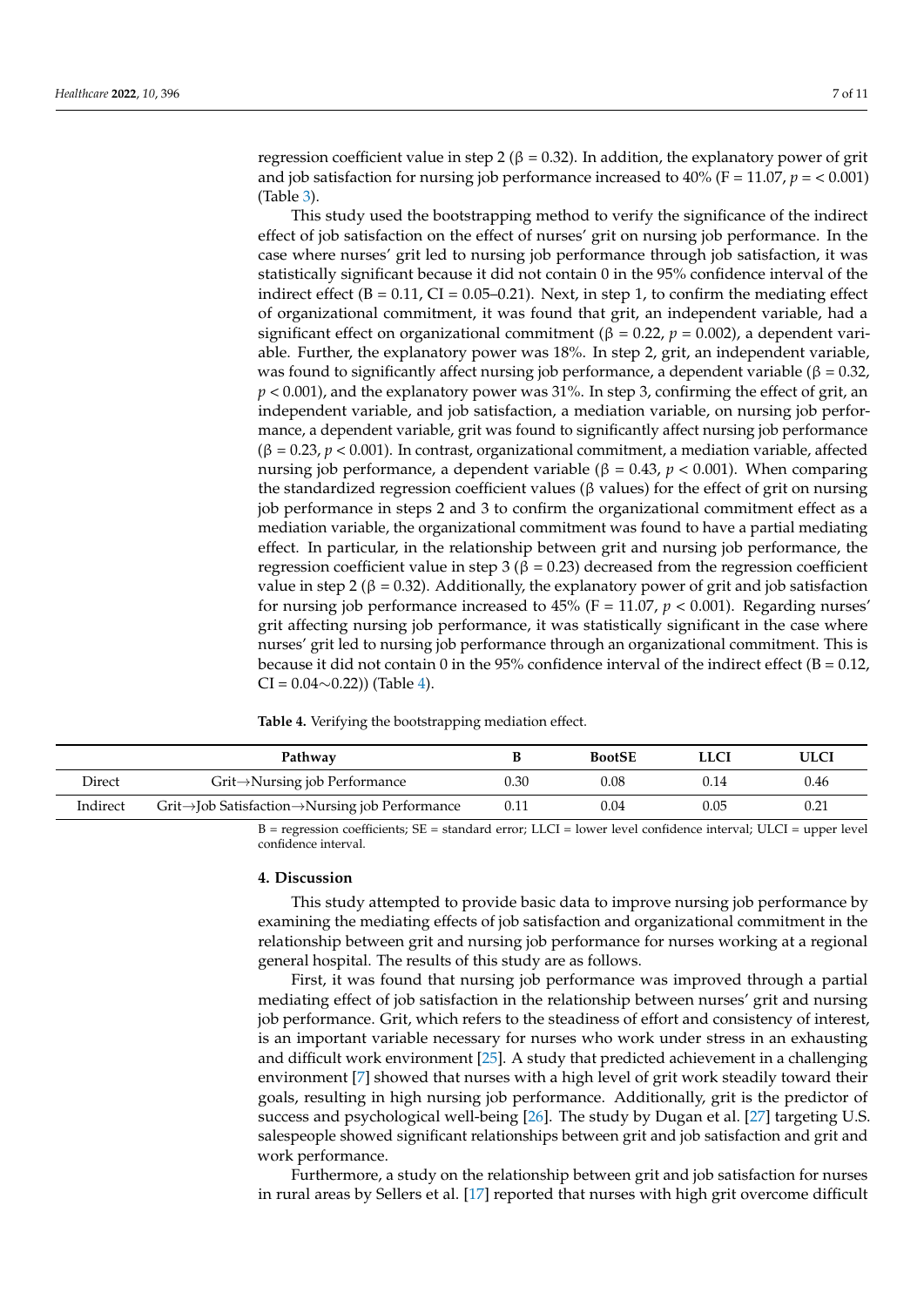environments, enjoy their work, and experience increased job satisfaction, resulting in higher levels of employee retention—supporting the results of the present study. In the results of this study, the fact that the grit of nurses was a variable that enhances job satisfaction also showed that nurses with high grit maintain interest in their goals. Therefore, while continuously trying to achieve their goals without giving up, individuals positively affect and increase their satisfaction. In previous studies, job satisfaction was identified as a variable that increases nursing job performance; the study by Kim and Lim [\[28\]](#page-10-16) found that nurses' job satisfaction directly improves nursing job performance. In contrast, this study found that job satisfaction increases nursing job performance indirectly. Moreover, this study confirmed that the participants' grit directly affects the nursing job performance and is an important variable affecting nursing job performance through the partial mediating effect of job satisfaction. Therefore, it is deduced that the relationship between the two variables of grit and job satisfaction is very important for enhancing nursing job performance.

Second, the result showed that nursing job performance was improved through the partial mediating effect of organizational commitment in the relationship between grit and nursing job performance. When nurses with high persistence and passion work hard to achieve their goals, organizational commitment increases as they become more immersed in the organization and work. Further, while nurses who are immersed in the organization concentrate on their work to grow and become people that the organization needs, their nursing job performance is enhanced. The study confirming the relationship between grit and organizational commitment among office workers, conducted by Nisar et al. [\[29\]](#page-10-17), found that the grit of office workers is a variable influencing organizational commitment, and that the increased organizational commitment through grit could have a positive effect on work life. Additionally, in a study of social workers, internal commitment increases performance through the mediating effect of organizational commitment that improves their job performance. Therefore, this study's findings can be considered similar to the aforementioned study. However, there are limitations to comparing the results of this study with previous studies because there are no studies on the relationship between grit and organizational commitment of nurses.

Although the study participants were different, in a study of childcare teachers, high organizational commitment led to a positive view of the organization and strengthened bonds with other members [\[30\]](#page-10-18). In comparing their situation with that of the participants in this study, a positive view of the organization can be considered an important part of nursing job performance. This is due to the nature of the nurses' job, which requires collaboration in nursing handover, for example. In the study by Oh and Chung [\[3\]](#page-9-2), when organizational commitment increases, nurses efficiently perform their given tasks and provide quality care, thus enhancing nursing job performance, supporting the results of this study. However, organizational commitment, which represents the sense of unity and attachment to the organization, may have different results depending on organizational characteristics such as workplace location, colleagues, welfare, and work type. Therefore, it is necessary to study nurses in various working environments and compare the relationship between organizational commitment and nursing job performance.

In summary, the mediating effect of job satisfaction and organizational commitment was confirmed in the relationship between nurses' grit and nursing job performance. The result shows that nursing job performance can be improved by increasing grit, which is an individual characteristic of nurses that predicts the achievement of goals. Further, nursing job performance can be enhanced by indirectly affecting nurses' job satisfaction and organizational commitment. It is established that nurses with high grit make steady efforts and maintain passion, further increasing job satisfaction and organizational commitment through a sense of self-fulfillment and improving nursing job performance.

The nurses' grit is a variable that enhances nursing job performance and appears to be an individual characteristic. It is inferred that there is a need to increase or develop grit before joining the hospital. Grit is a factor that develops when people feel a sense of achievement for their efforts in line with their interest [\[31](#page-10-19)[,32\]](#page-10-20). Hospital managers should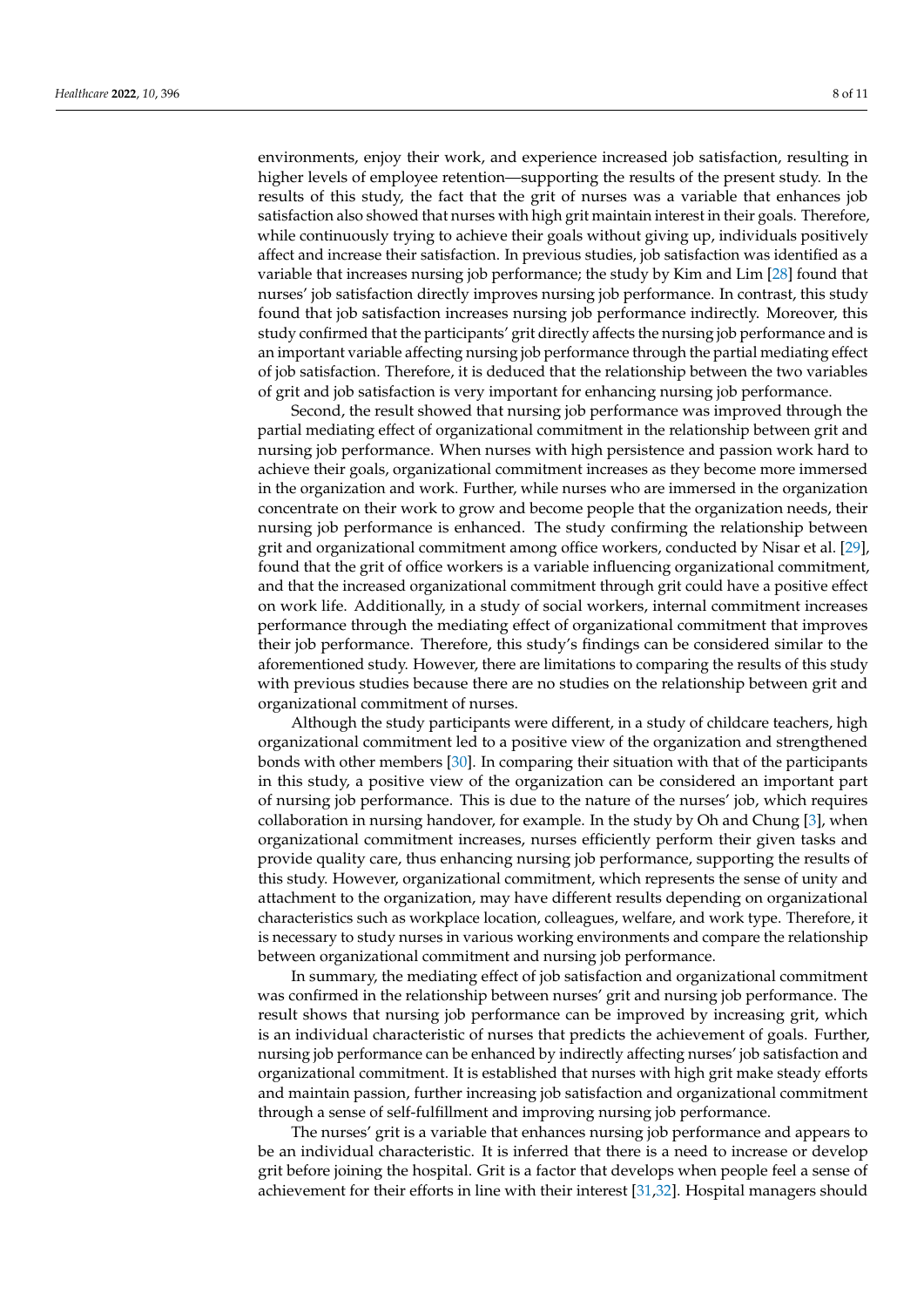identify the areas of interest of nurses and refer to them when transferring personnel to different departments. In particular, new nurses have fewer opportunities to feel a sense of accomplishment. Thus, they should be provided with opportunities to feel a sense of accomplishment through tasks that can be easily resolved. As variables that improve nursing job performance through mediating effects, job satisfaction and organizational commitment are variables affected by grit, an independent variable that directly enhances nursing job performance. It was also found that those variables can improve nursing job performance, even if grit was insufficient, by supplementing it. As the method of developing a nurse's low grit is a difficult process that requires changing individual dispositions and habits, it may take time. Although there exists a plan to measure and manage the grit of nurses in particular, as in the results of this study, nursing job performance can be improved by increasing job satisfaction and organizational commitment. The improvement of the nurses' grit resulted in job satisfaction, making nurses do their best for the organization and work sincerely on their duties, thereby enhancing the quality of care. Therefore, even nurses with low grit can improve nursing job performance by improving job satisfaction and organizational commitment. We can reasonably assume that if nursing job performance increases, high-quality care would be provided to patients in the hospital, thereby enhancing the hospital's capabilities.

This is the first study to confirm the mediating effect of job satisfaction and organizational commitment in the relationship between nurses' grit and nursing job performance. This study has its significance; particularly when verifying mediating effects using bootstrapping, a large-scale virtual random sample is created as a statistical simulation procedure to verify the total indirect effect on all mediation variables. Further, each mediation variable's effect size and statistical significance were confirmed [\[24\]](#page-10-12). Despite the strengths of this study, it does have some limitations. In particular, there was a limit to its generalizability to all nurses engaging in various types of work as this study selected departments and participants through convenience sampling at a local university hospital. There are also limitations in generalizing the results of this study because Korean nurses generally have a lower mean age and shorter length of service compared to nurses in other countries, such as the U.S. and Europe, due to frequent turnover and retirement [\[26](#page-10-14)[,33](#page-10-21)[,34\]](#page-10-22). Furthermore, we were unable to compare our study's findings with those of others due to the lack of studies related to the grit of nurses. Therefore, further studies on the relationship between the grit of nurses and various variables are needed. Based on this result, it is necessary to develop a program that can improve nurses' grit, job satisfaction, and organizational commitment to enhance nursing job performance.

#### **5. Conclusions**

Based on this study, the participants' grit, job satisfaction, and organizational commitment affected nursing job performance. Further, the mediating effect of job satisfaction and organizational commitment was significant in the relationship between grit and nursing job performance. Based on these results, personal education for nurses and refinement and management at the organizational level are considered necessary to enhance job satisfaction and organizational commitment while increasing the nurses' grit to improve nursing job performance.

**Author Contributions:** Conceptualization, B.K. and H.-K.C.; methodology, B.K.; software, B.K.; validation, H.-K.C. and B.K.; formal analysis, H.-K.C.; investigation, H.-K.C.; resources, B.K.; data curation, H.-K.C.; writing—original draft preparation, H.-K.C. and B.K; writing—review and editing, B.K.; visualization, H.-K.C.; supervision, B.K.; project administration, B.K.; funding acquisition, H.-K.C. All authors have read and agreed to the published version of the manuscript.

**Funding:** This research received no external funding.

**Institutional Review Board Statement:** The study was conducted in accordance with the Declaration of Helsinki, and approved by the Institutional Review Board (IRB) of Gyeongsang National University Changwon Hospital in Changwon, Gyeongsangnam-do (Deliberation number: GNUCH 2021-02-001).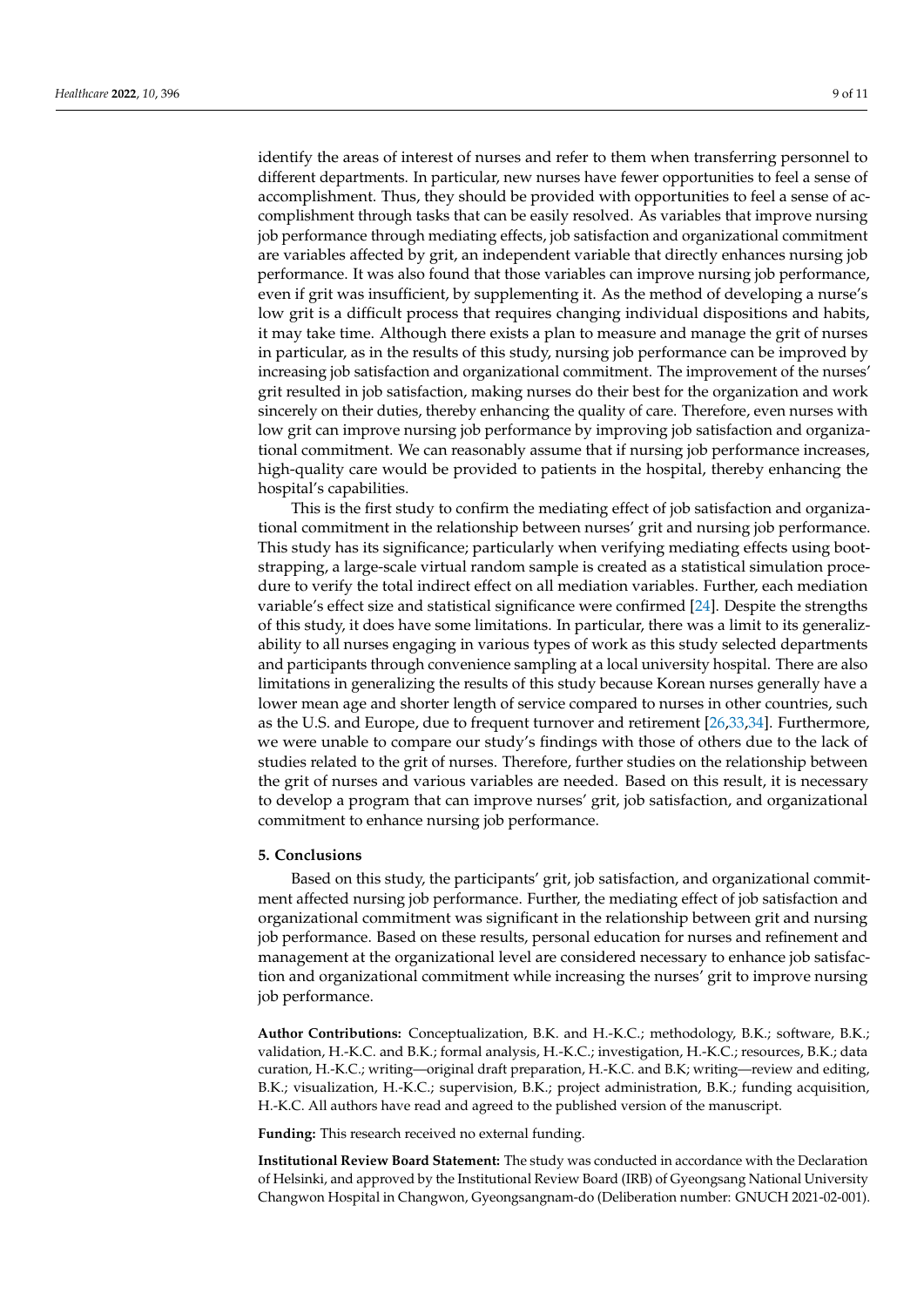**Informed Consent Statement:** Informed consent was obtained from all participants involved in the study. **Data Availability Statement:** Data is available upon substantiated request from the corresponding author. **Acknowledgments:** The authors would like to thank all the anonymous participants. **Conflicts of Interest:** The authors declare no conflict of interest.

#### <span id="page-9-11"></span>**Appendix A**

<span id="page-9-12"></span>**Table A1.** Adapted Grit questionnaire.

| No.            | Item                                                                                | Very Much<br><b>Like Me</b> | Mostly<br>Like Me | Somewhat<br><b>Like Me</b> | Not Much<br><b>Like Me</b> | <b>Not Like</b><br>Me at All |
|----------------|-------------------------------------------------------------------------------------|-----------------------------|-------------------|----------------------------|----------------------------|------------------------------|
| 1              | I have overcome setbacks to conquer a<br>significant challenge.                     |                             |                   |                            |                            |                              |
| $\overline{2}$ | New ideas and projects sometimes<br>distract me from previous ones.                 |                             |                   |                            |                            |                              |
| 3              | My interests change every year.                                                     |                             |                   |                            |                            |                              |
| $\overline{4}$ | Failure does not discourage me.                                                     |                             |                   |                            |                            |                              |
| 5              | I have been obsessed with a new idea or<br>plan for a while but soon lost interest. |                             |                   |                            |                            |                              |
| 6              | I am a hard worker.                                                                 |                             |                   |                            |                            |                              |
| 7              | I often set a goal but later choose to<br>pursue a different one.                   |                             |                   |                            |                            |                              |
| 8              | It is hard to keep working hard on tasks<br>that take a long time to complete.      |                             |                   |                            |                            |                              |
| 9              | I finish whatever I begin.                                                          |                             |                   |                            |                            |                              |
| 10             | I have achieved a goal that requires<br>years of hard work.                         |                             |                   |                            |                            |                              |
| 11             | I become interested in a new goal or<br>interest every few months.                  |                             |                   |                            |                            |                              |
| 12             | I am diligent.                                                                      |                             |                   |                            |                            |                              |

#### **References**

- <span id="page-9-0"></span>1. Sung, Y.; Jeong, J. Defining the core competencies of the nurses in a tertiary hospital and comparing different units based on their respective characteristics. *J. Korean Acad. Nurs. Adm.* **2006**, *12*, 76–93.
- <span id="page-9-1"></span>2. Choi, J.; Kim, E.; Kim, S. Effects of empowerment and job satisfaction on nursing job performance of clinical nurses. *J. Korean Acad. Nurs. Adm.* **2014**, *20*, 426–436. [\[CrossRef\]](http://doi.org/10.11111/jkana.2014.20.4.426)
- <span id="page-9-2"></span>3. Oh, E.; Chung, B. The effect of empowerment on nursing job performance, job satisfaction, organizational commitment, and turnover intention in hospital nurses. *J. Korean Acad. Nurs. Adm.* **2011**, *17*, 391–401. [\[CrossRef\]](http://doi.org/10.11111/jkana.2011.17.4.391)
- <span id="page-9-3"></span>4. Ha, N.; Choi, J. An analysis of nursing competency affecting on job satisfaction and nursing job performance among clinical nurses. *J. Korean Acad. Nurs. Adm.* **2010**, *16*, 286–294. [\[CrossRef\]](http://doi.org/10.11111/jkana.2010.16.3.286)
- <span id="page-9-4"></span>5. Ko, Y.; Lee, T.; Lim, J. Development of a performance measurement scale for hospital nurses. *J. Korean Acad. Nurs.* **2007**, *37*, 286–294. [\[CrossRef\]](http://doi.org/10.4040/jkan.2007.37.3.286)
- <span id="page-9-5"></span>6. Choi, Y. The Relationship Among Grit, Emotional Intelligence, Outcome of Nursing Practice, and Turnover Intention of Nurses. Master's Thesis, Korean Bible University, Seoul, Korea, 2020; pp. 1–82.
- <span id="page-9-6"></span>7. Duckworth, A.L.; Peterson, C.; Matthews, M.D.; Kelly, D.R. Grit: Perseverance and passion for long-term goals. *J. Pers. Soc. Psychol.* **2007**, *92*, 1087–1101. [\[CrossRef\]](http://doi.org/10.1037/0022-3514.92.6.1087)
- <span id="page-9-7"></span>8. Duckworth, A. *Grit: The Power of Passion and Perseverance*; Simon & Schuster Export Editions; Scribner: New York, NY, USA, 2016; 323p.
- <span id="page-9-8"></span>9. Duckworth, A.L.; Gendler, T.S.; Gross, J.J. Self-control in school-age children. *Educ. Psychol.* **2014**, *49*, 199–217. [\[CrossRef\]](http://doi.org/10.1080/00461520.2014.926225)
- <span id="page-9-9"></span>10. Robertson-Kraft, C.; Duckworth, A.L. True grit: Trait-level perseverance and passion for long-term goals predicts effectiveness and retention among novice teachers. *Teach. Coll. Rec.* **2014**, *116*, 1–27. [\[CrossRef\]](http://doi.org/10.1177/016146811411600306)
- <span id="page-9-10"></span>11. Reed, A.J.; Schmitz, D.; Baker, E.; Nukui, A.; Epperly, T. Association of "grit" and satisfaction in rural and nonrural doctors. *J. Am. Board Fam. Med.* **2012**, *25*, 832–839. [\[CrossRef\]](http://doi.org/10.3122/jabfm.2012.06.110044)